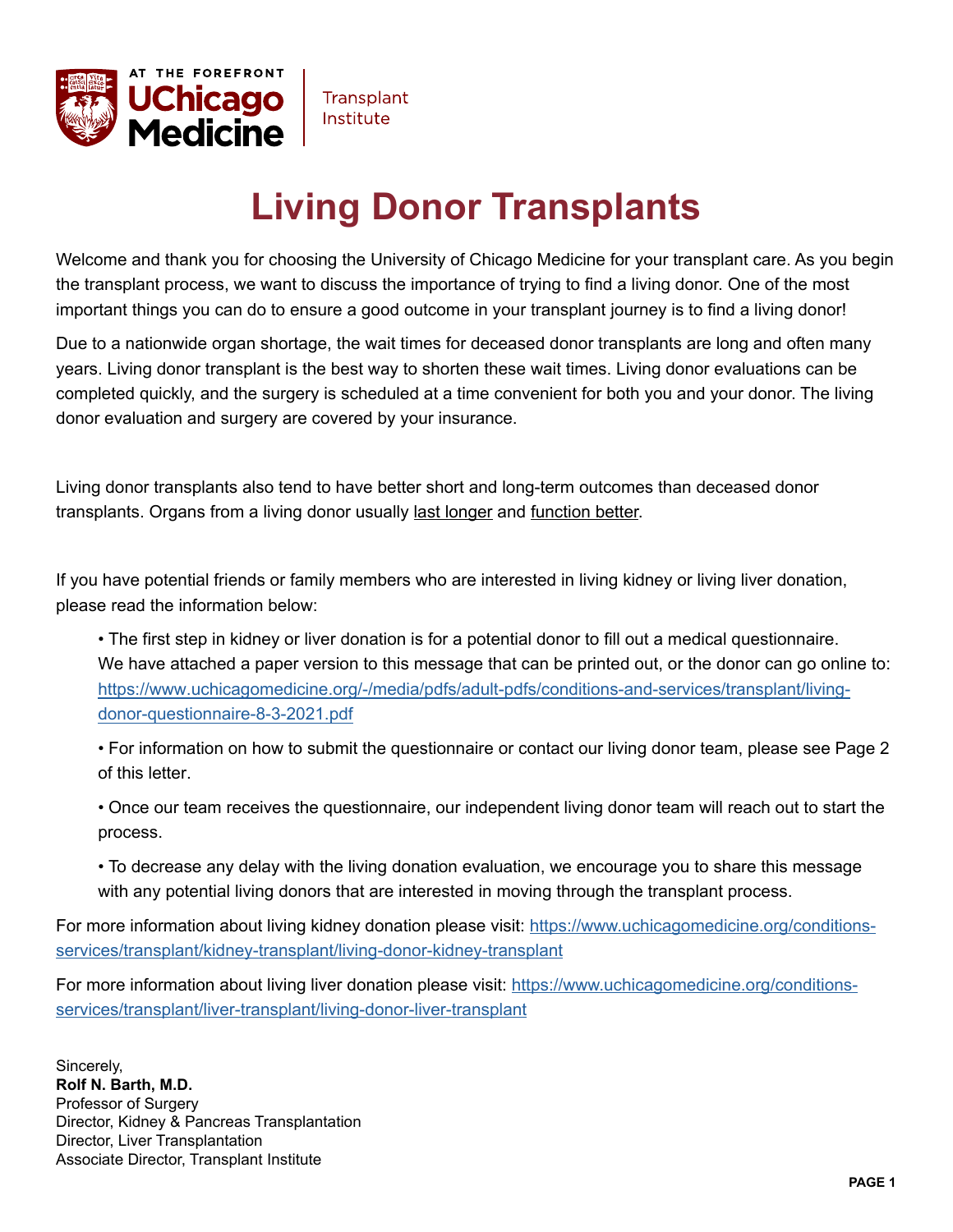

# **Living Donor Questionnaire**

The University of Chicago Medical Center thanks you for your interest in potentially becoming a living donor. To begin the referral process, please contact our Living Donor Hotline to complete the survey via phone, or complete the document below and return to the living donor team in one of the following ways:

### **Living Donor Hotline:** 773-702-0620

### **Email:** [living.donor@uchospitals.edu](mailto:living.donor@uchospitals.edu)

Please be aware that when you send communications from your email to the University of Chicago Medicine, the information contained in the body of the email and any attachments may not be secure. This means that your email could be intercepted, read and/or forwarded by an unauthorized third party. By initiating contact with the University of Chicago Medicine through email, you are acknowledging and assuming this risk.

### **Fax:** 773-834-0732

**In person drop-off:** The University of Chicago Transplant Clinic located in the Hyde Park outpatient building: **DCAM 2F –Duchossois Center for Advanced Medicine, 5758 S. Maryland Ave, Chicago, IL 60637**. Please ask the front desk representative to place your documents in the "Living Donor" box inside of clinic.

Once the form is received, a member of the living donor team will contact you within 24-48 business hours. If you have any questions, please don't hesitate to contact our **Living Donor Project Coordinator, Eliza Tucker, at 773-702-0620.**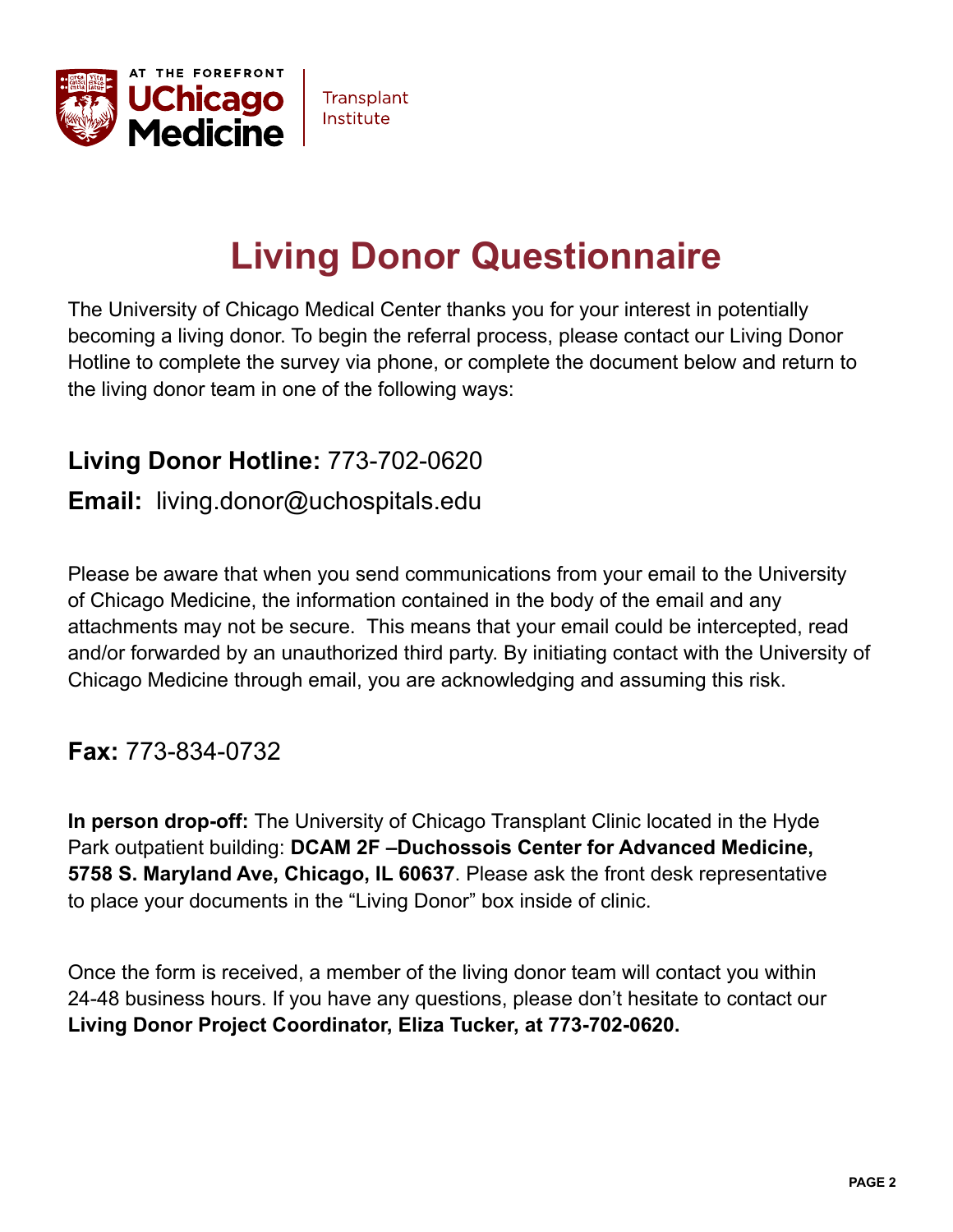

## **Living Donor Questionnaire**

Thank you for your interest in living organ donation. Please complete the survey below and return to our living donor team as described on page one. We look forward to speaking with you.

| Name:                                                                                                   |                        | Date of Birth: MM/DD/YY |                   |
|---------------------------------------------------------------------------------------------------------|------------------------|-------------------------|-------------------|
| <b>Address:</b>                                                                                         | City:                  |                         |                   |
| State:                                                                                                  |                        | Zip:                    |                   |
| <b>Phone:</b>                                                                                           | <b>Mobile:</b>         |                         |                   |
| Email:                                                                                                  | <b>Preferred time:</b> |                         |                   |
| Which organ are you interested in potentially donating? Please check:<br>Liver<br><b>Both</b><br>Kidney |                        |                         |                   |
| Do you have a specific person in mind?                                                                  | Yes                    | <b>No</b>               |                   |
| If yes please provide the following information (if known):                                             |                        |                         |                   |
| <b>Recipient Name:</b>                                                                                  |                        | Date of Birth: MM/DD/YY |                   |
| Have you met the intended recipient?                                                                    | Yes                    | <b>No</b>               |                   |
| Does your recipient know you are considering donation?<br>No<br>Yes                                     |                        |                         |                   |
| What is your relationship to the recipient?                                                             |                        |                         | <b>None</b><br>or |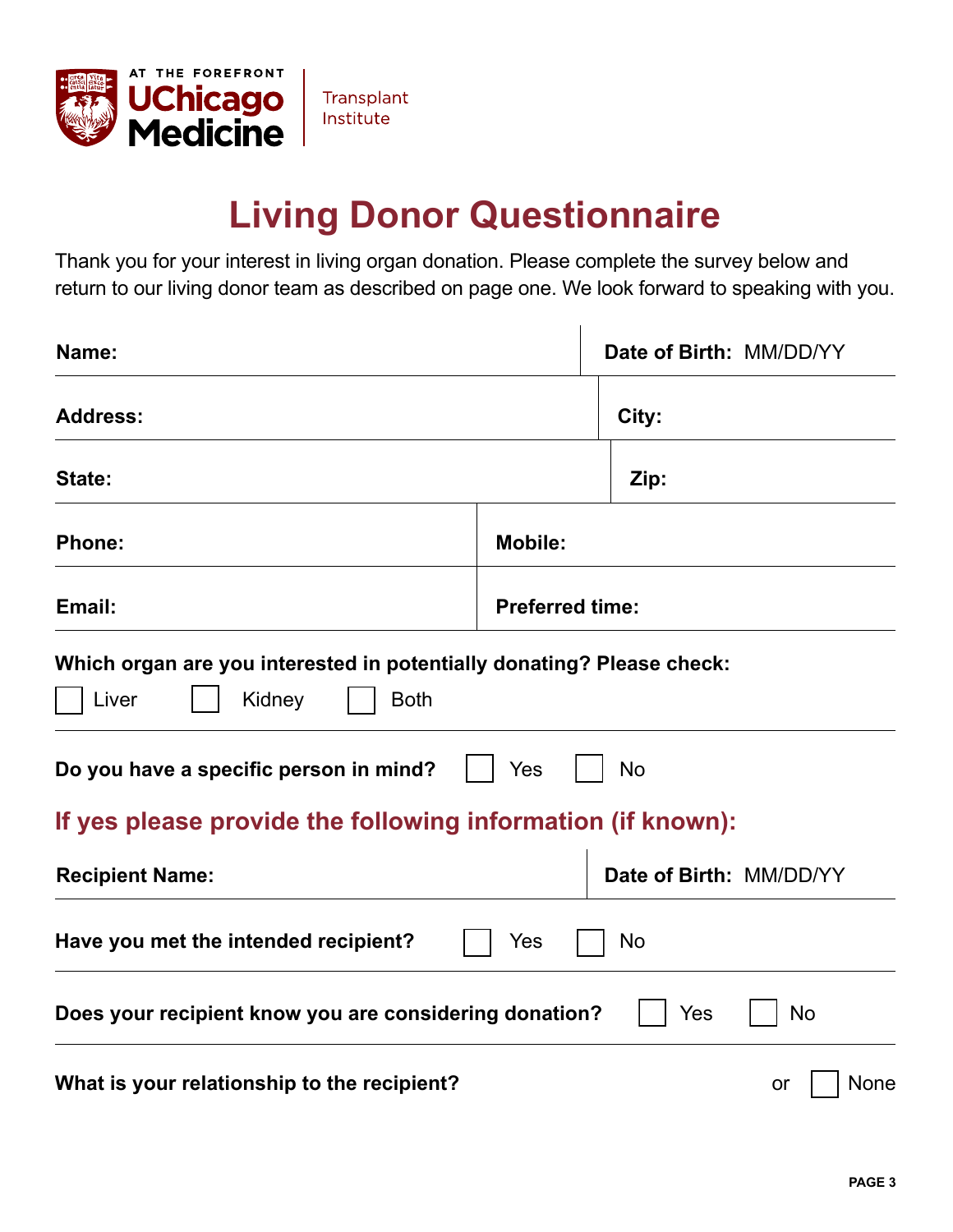

## **Living Donor Questionnaire (continued)**

**Is it OK for us to send a notification letter to the intended recipient informing them that a donor has come forward (it will not include your name or any personal information)?** 

Yes | | No

### **If yes, please provide the following information (if known):**

| Height:                                 | Weight: |                          |
|-----------------------------------------|---------|--------------------------|
| <b>Blood type:</b>                      | Gender: |                          |
| Race:                                   |         | <b>Primary language:</b> |
| Are you a citizen of the United States? | Yes     | <b>No</b>                |
| Do you have health insurance?           | Yes     | <b>No</b>                |
| If yes, what type?                      |         |                          |
| Primary care physician's name:          |         |                          |
| Primary care physician's address:       |         |                          |

**Primary care physician's phone:**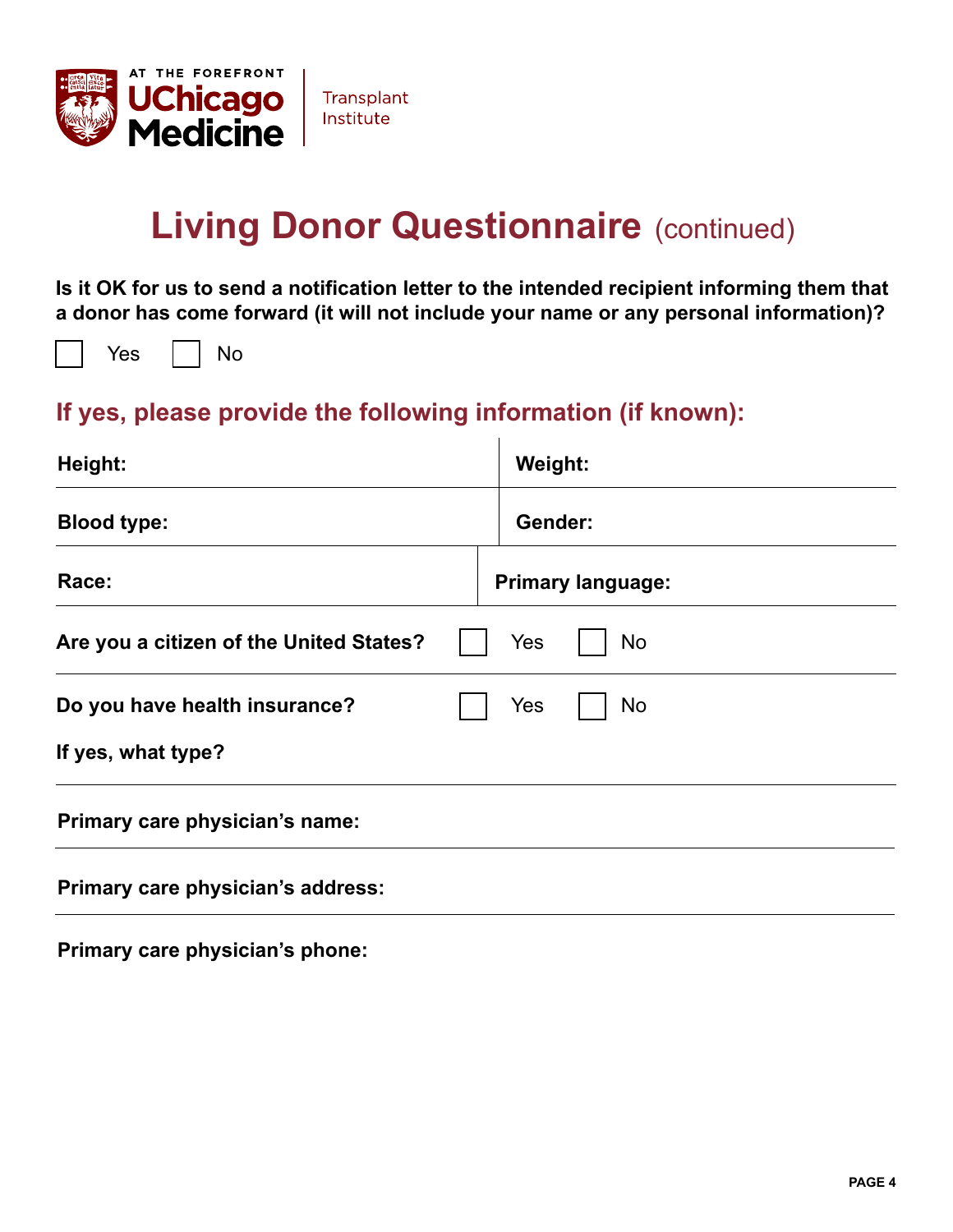

## **Living Donor Questionnaire (continued)**

### **DONOR MEDICAL HISTORY**

| Question                                                         | <b>Yes</b> | No | If yes, please describe by providing when you were<br>diagnosed, the type of disease, and treatments received: |
|------------------------------------------------------------------|------------|----|----------------------------------------------------------------------------------------------------------------|
| Do you have any allergies?                                       |            |    |                                                                                                                |
| Have you ever been diagnosed<br>with diabetes?                   |            |    |                                                                                                                |
| Does anyone in your family have<br>a history of diabetes?        |            |    |                                                                                                                |
| Have you ever been diagnosed<br>with high blood pressure?        |            |    |                                                                                                                |
| Have you ever been diagnosed<br>with cancer?                     |            |    |                                                                                                                |
| Does anyone in your family have<br>a history of cancer?          |            |    |                                                                                                                |
| Have you ever been diagnosed<br>with liver disease?              |            |    |                                                                                                                |
| Have you ever been diagnosed<br>with a gastrointestinal disease? |            |    |                                                                                                                |
| Have you ever been diagnosed<br>with a lung disease?             |            |    |                                                                                                                |
| Have you ever been diagnosed<br>with kidney disease?             |            |    |                                                                                                                |
| Have you ever had kidney stones?                                 |            |    |                                                                                                                |
| Have you ever been diagnosed<br>with HIV/AIDS?                   |            |    |                                                                                                                |
| Have you ever been diagnosed<br>with heart problems?             |            |    |                                                                                                                |
| Have you had a heart attack<br>in the past?                      |            |    |                                                                                                                |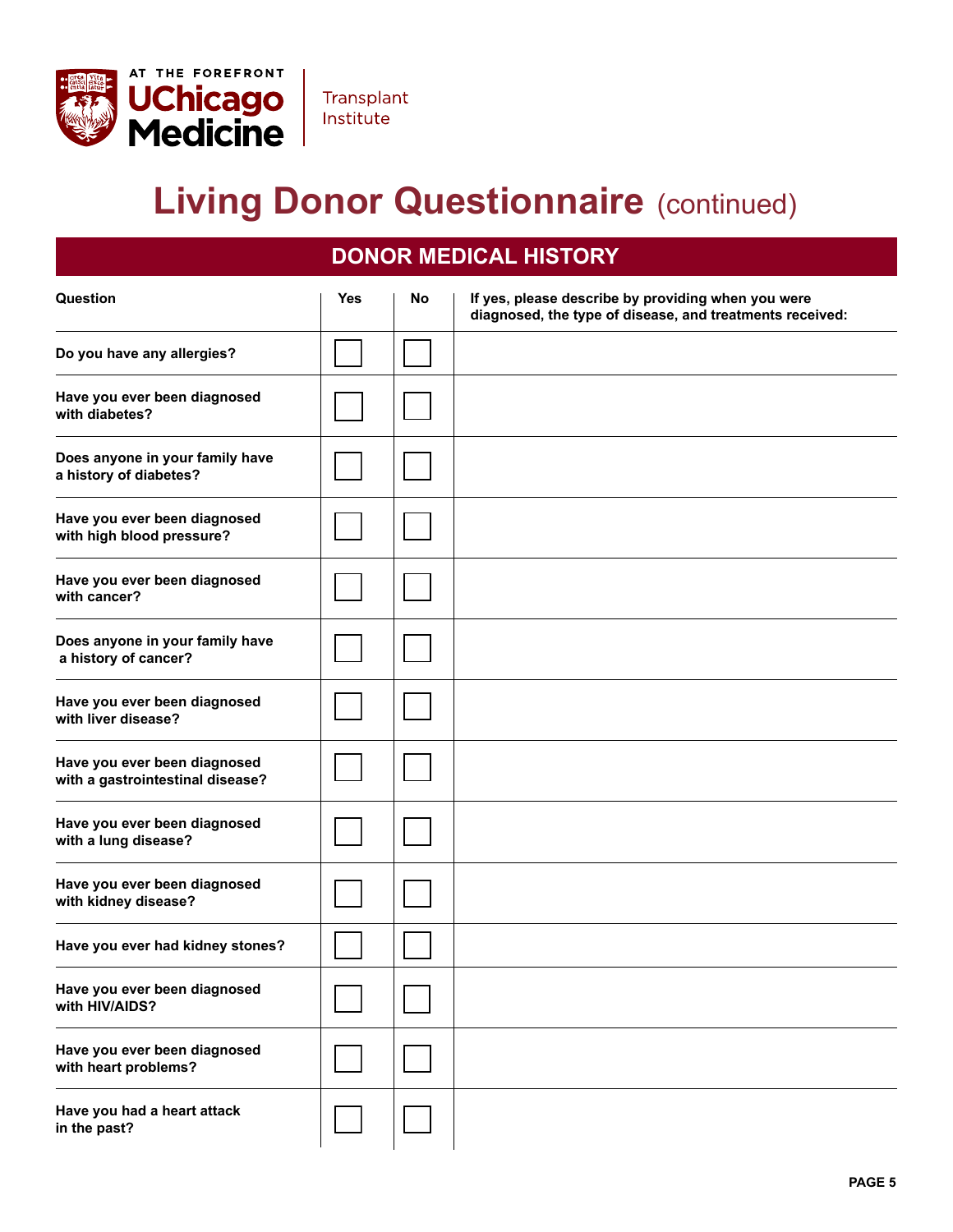

# **Living Donor Questionnaire (continued)**

**Transplant** Institute

### **DONOR MEDICAL HISTORY, CONTINUED**

| Question                                                                                                    | <b>Yes</b> | No | If yes, please describe by providing when you were<br>diagnosed, the type of disease, and treatments received: |
|-------------------------------------------------------------------------------------------------------------|------------|----|----------------------------------------------------------------------------------------------------------------|
| Have you ever had heart surgery<br>or stents placed?                                                        |            |    |                                                                                                                |
| Have you ever been diagnosed<br>with an autoimmune disease?                                                 |            |    |                                                                                                                |
| Have you had any abdominal<br>surgeries?                                                                    |            |    |                                                                                                                |
| Have you ever been diagnosed with<br>a mood disorder such as depression,<br>anxiety, bipolar disorder, etc? |            |    |                                                                                                                |
| Have you ever been diagnosed<br>with a psychiatric condition?                                               |            |    |                                                                                                                |
| Please list any other medical history<br>that was not listed above:                                         |            |    |                                                                                                                |
| Please list any other surgical history<br>that was not listed above:                                        |            |    |                                                                                                                |

#### **MEDICATIONS**

Please list all current medications including prescriptions, over the counter medications, supplements, and herbs.

| <b>Medication</b> | <b>Dose</b> | <b>Frequency</b> |
|-------------------|-------------|------------------|
|                   |             |                  |
|                   |             |                  |
|                   |             |                  |
|                   |             |                  |
|                   |             |                  |
|                   |             |                  |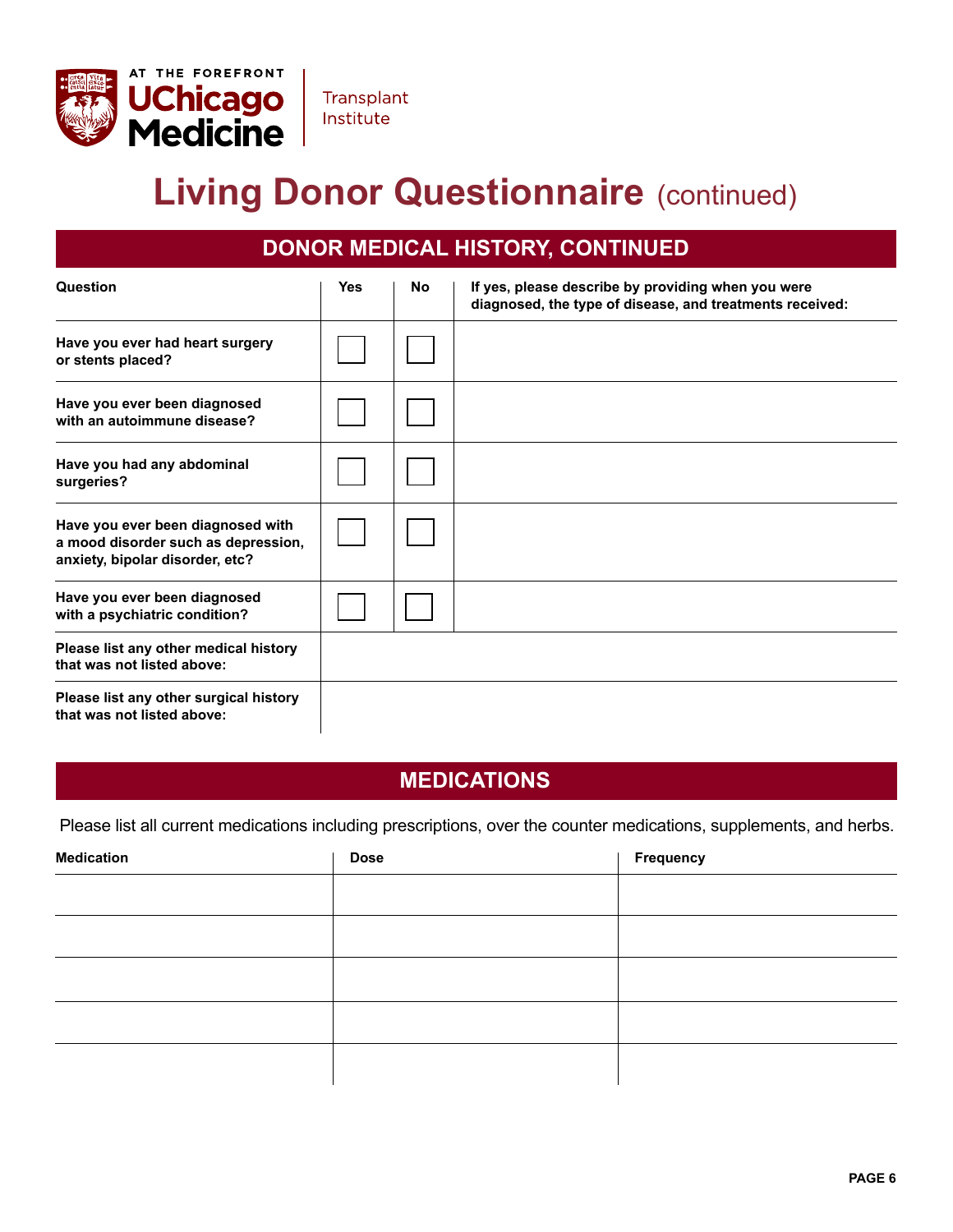

w

# **Living Donor Questionnaire (continued)**

Transplant Institute

#### **SOCIAL HISTORY**

| Question                                                                  | Yes | <b>No</b> | If yes, please describe by providing when you were<br>diagnosed, the type of disease, and treatments received: |
|---------------------------------------------------------------------------|-----|-----------|----------------------------------------------------------------------------------------------------------------|
| Have you ever used any<br>recreational or illegal drugs?                  |     |           |                                                                                                                |
| Do you use marijuana?                                                     |     |           |                                                                                                                |
| Do you currently smoke<br>cigarettes/tobacco?                             |     |           |                                                                                                                |
| Do you currently vape or use<br>electronic cigarettes?                    |     |           |                                                                                                                |
| Do you have a history of smoking<br>cigarettes or using tobacco products? |     |           | MM/DD/YY<br><b>Start date:</b><br><b>Quit date:</b><br>MM/DD/YY                                                |
| Do you drink alcohol?                                                     |     |           | Drinks per week:                                                                                               |